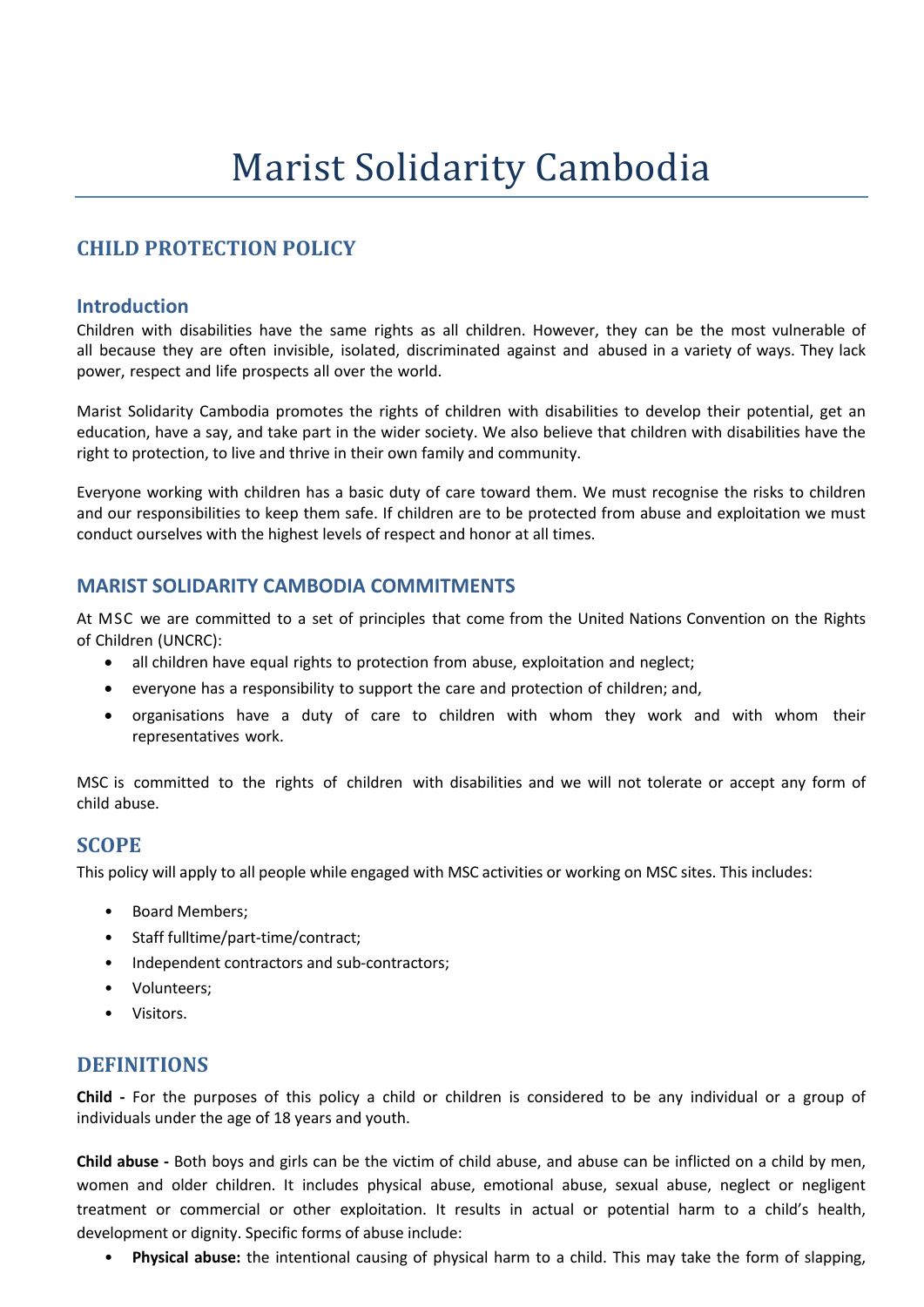punching, shaking, kicking, burning, shoving, biting, strangling, poisoning or otherwise physical hurting a child.

- **Emotional abuse:** involves a pattern of behaviour by adults towards children, which includes threats, rejection, isolation, belittling, name calling or other non-physical forms of hostile or rejecting treatment which erodes social competence or self-esteem over time.
- **Neglect or negligent treatment:** is the failure to provide a child within the context of resources reasonably available to the family or caregivers - with the conditions essential for their physical and emotional development and well-being.
- **Sexual abuse:** occurs when someone uses their power or authority to involve a child in sexual activity. Sexually abusive behaviours can involve fondling genitals, masturbation, oral sex, vaginal or anal penetration by a penis, finger or any other object, fondling breasts, voyeurism, exhibitionism or exposing the child to, or involving the child in, pornography. Both boys and girls can be victims of child sexual abuse.

# **CODE OF CONDUCT FOR WORKING WITH CHILDREN**

A code of conduct makes clear what is acceptable during interactions with children whist at MSC. It gives adults confidence to know that their behaviours are appropriate but only if they align with the code of conduct.

MSC expects that all people engaged with our activities will consistently abide by the following points which form the MSC Code of Conduct. They will also consistently advocate that all children are treated in these ways by others. A sign record of their agreement to uphold the Code of Conduct will be held by MSC.

I understand that while involved with MSC's activities, I must:

- treat children with respect regardless of: race; colour; gender; language; religion; political or other opinions; national, ethnic or social origin; disability, birth or other status;
- not use language or behaviour towards children that is inappropriate, harassing, abusive, sexually provocative, demeaning or culturally inappropriate;
- not engage a child under the age of 18 in any form of sexual intercourse or sexual activity, including paying for sexual services or acts;
- wherever possible, ensure that another adult is present when working in the proximity of children. Any one-on-one contact sessions will only occur with prior approval by the appropriate authority;
- not invite unaccompanied children into my home, unless they are at immediate risk of injury or in physical danger;
- not sleep close to unsupervised children unless absolutely necessary, in which case I must obtain permission from management, and ensure that another adult is present if possible;
- use any computers, mobile phones, video cameras, cameras or social media appropriately, and never to exploit or harass children or access child exploitation material through any medium;
- not use physical punishment on children;
- not hire children for domestic or other labor which is inappropriate given their age or developmental stage, which interferes with their time available for education and recreational activities, or which places them at significant risk of injury;
- comply with all relevant local legislation, including the Cambodian Labor Law in relation to child labour;
- immediately report concerns or allegations of child exploitation and/or abuse and breaches of the MSC Child Protection Policy or Code of Conduct for Working with Children;
- immediately disclose all charges, convictions and other outcomes of an offence, which occurred before or occurs during my association with MSC that relate to child exploitation and/or abuse.

When photographing or filming a child or using children's images for work-related purposes, I must:

- assess and endeavor to comply with local traditions or restrictions for reproducing personal images before photographing or filming a child;
- obtain informed consent from the child and parent or guardian of the child before photographing or filming a child. As part of this I must explain how the photograph or film will be used;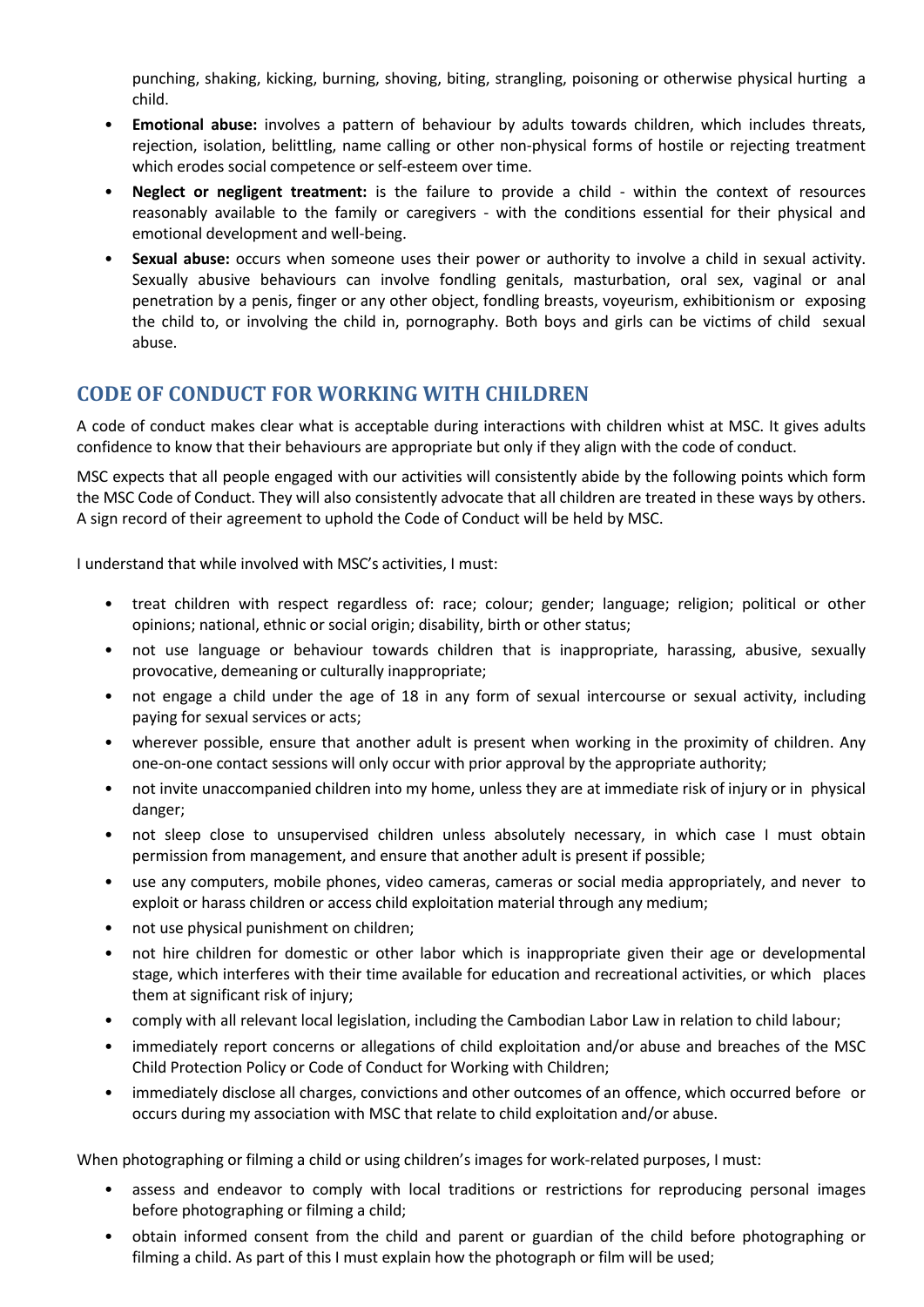- ensure photographs, films, videos and DVDs present children in a dignified and respectful manner and not in a vulnerable or submissive way. Children should be adequately clothed and not in poses that could be seen as sexually suggestive;
- ensure images are honest representations of the setting and the facts;
- ensure file labels, meta data or text descriptions do not reveal identifying information about a child when sending images electronically or publishing images in any form.

## **PROCEDURES**

The procedures listed in this policy are clear statements that describe how MSC will address particular issues. MSC is committed to consistently following these procedures.

#### **RECRUITMENT AND SELECTION AND INDUCTION**

MSC is committed to the following recruitment practices that aim to mitigate unacceptable risk to children engaged in our programs. MSC will:

- include in all job descriptions a statement outlining MSC's commitment to Child Protection and consequences if an employee does not obey the MSC Child Protection Policy and the Code of Conduct when working with children;
- ensure past employer referees are contacted to check that the candidate has no prior record of breach of child protection;
- require a current police clearance if possible, and where not available, MSC requires a minimum of two verbal referee checks from community persons, who are not a relative, to establish if the candidate has no past history or convictions relating to child abuse and/or child exploitation;
- ask at least one question during recruitment interviews that presents a hypothetical scenario relating to child protection and the answer must demonstrate an understanding of the basic principles of child protection;
- provide an introduction to the MSC Child Protection Policy along with a copy of the Policy to all new employees and volunteers as part of an induction program;
- require all staff and volunteers to sign an acknowledgement that they have read and understand the MSC Child Protection Policy, and will accept by the MSC Code of Conduct for Working with Children.

## **TRAINING**

MSC is committed to educating all those engaged with our activities on their expected behaviours when engaging with children.

The MSC Induction Program will include Child Protection training for new staff, volunteers and partners. The training will include the presentation of the MSC Child Protection Policy, identification of possible child protection issues, and implementing risk reduction solutions that maintain a safe environment for children.

MSC will also arrange regular training with our staff on issues relevant to promoting the safety, protection and well-being of children.

### **REPORTING CONCERNS**

#### **WHAT SHOULD BE REPORTED?**

Staff, volunteers or partners of MSC activities must report to MSC when they have a reasonable belief that a child has been harmed or is at potential risk of harm when it is due to the actions of a staff member, volunteer or partner of MSC. Harm includes, but is not limited to, the forms of child abuse as identified in the 'Definitions' section of this policy.

Cases where children have been harmed or are at risk of harm due to the actions of someone not associated with MSC may also be reported.

Concerns that must be reported include:

• An observation or disclosure of actual harm or abuse to a child;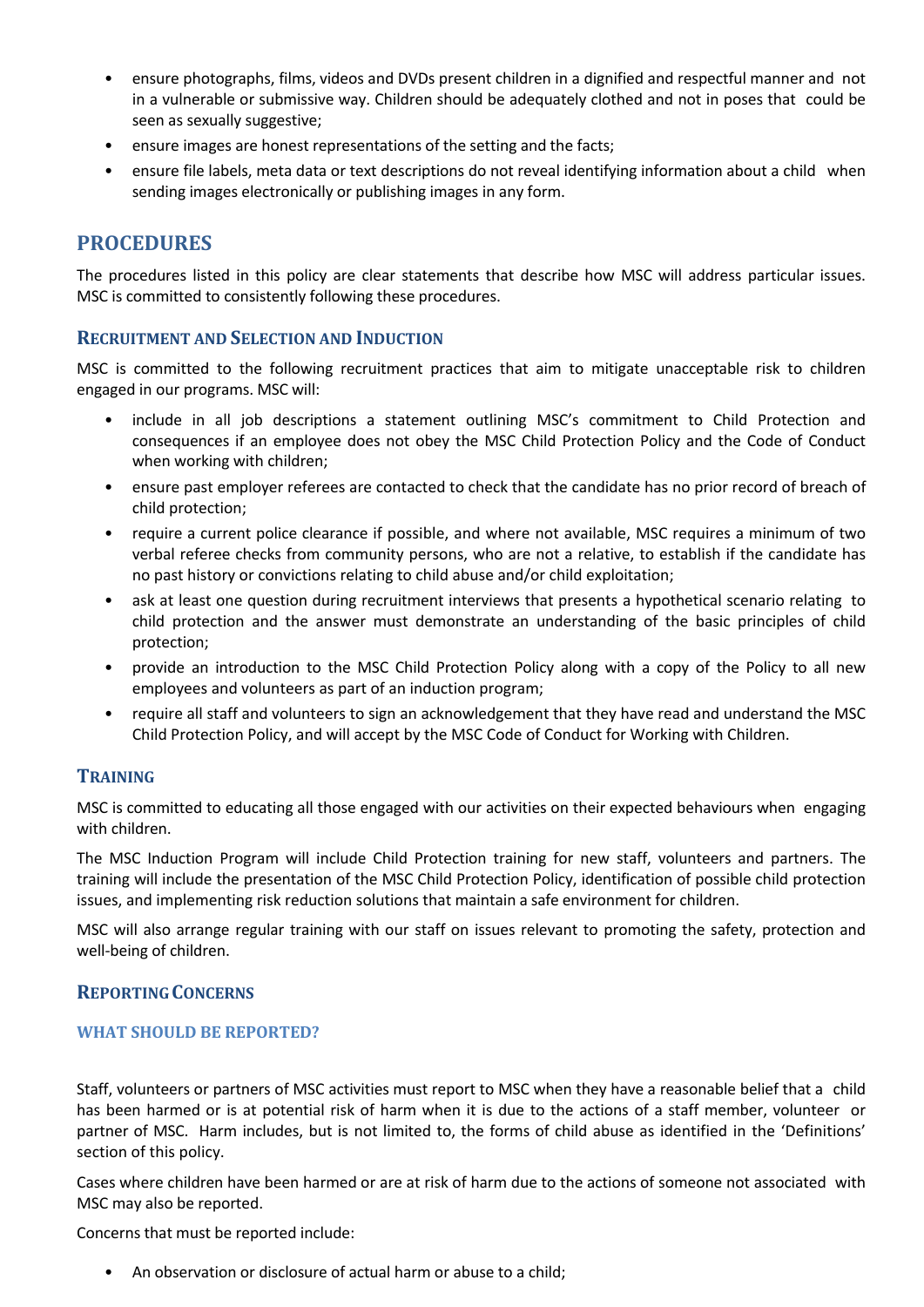- An observation or disclosure of potential risk of harm to a child;
- A breach of the CET Child Protection Policy or Code of Conduct for Working with Children;
- An observation of possession of child exploitation material.

MSC also expects staff and volunteers to be observant for indicators of child abuse and to raise concerns, even in the absence of a disclosure.

If you are not sure if what you have seen or heard is harm or risk of harm to a child, talk to the MSC Executive Director.

## **WHO DO YOU NEED TO REPORT TO?**

A report must be made to one of the following (in order of priority):

- Executive Director;
- Principal;
- Registrar;
- Member of the Board.

### **HOW DO YOU MAKE A REPORT?**

Reports can be made in person or by telephone as soon as possible. Verbal reports should be followed up with written notification within 24 hours.

#### **WHAT DO YOU NEED TO INCLUDE IN THE REPORT?**

You should provide as much objective information as possible, including:

- Dates, times, how you were made aware of the alleged breach of the Policy or Code of Conduct; communication of disclosure;
- Names of people/organisations involved;
- Details of alleged incidents;
- Which authorities have/will be informed;
- Activities/interventions already undertaken;
- Support services engaged;
- details of what MSC proposes to do ;
- any other relevant information.

#### **RESPONDING TO A CONCERN**

Once a report has been received, the primary concern is place a child in a safe environment.

A full investigation is then to be instigated by MSC. All information provided in a report will be treated confidentially and professionally.

A decision to notify police or other relevant authorities will be based on the type of concern reported, legal responsibilities and the best interests of the child/children involved.

A decision to suspend a staff member or volunteer may be taken while an investigation is underway, however MSC will ensure that this process is just and fair.

The following advice should be followed in the event that a child discloses a concern to staff, volunteers or partners of MSC.

- Remain calm and in control of your feelings;
- Tell them that you believe them;
- Listen carefully to what they are saying;
- Don't ask lots of questions listen to what they want to tell you;
- Tell them it is not their fault and you are pleased that they told you as you can now do something about it;
- Take steps to distance the alleged perpetrator from the child.